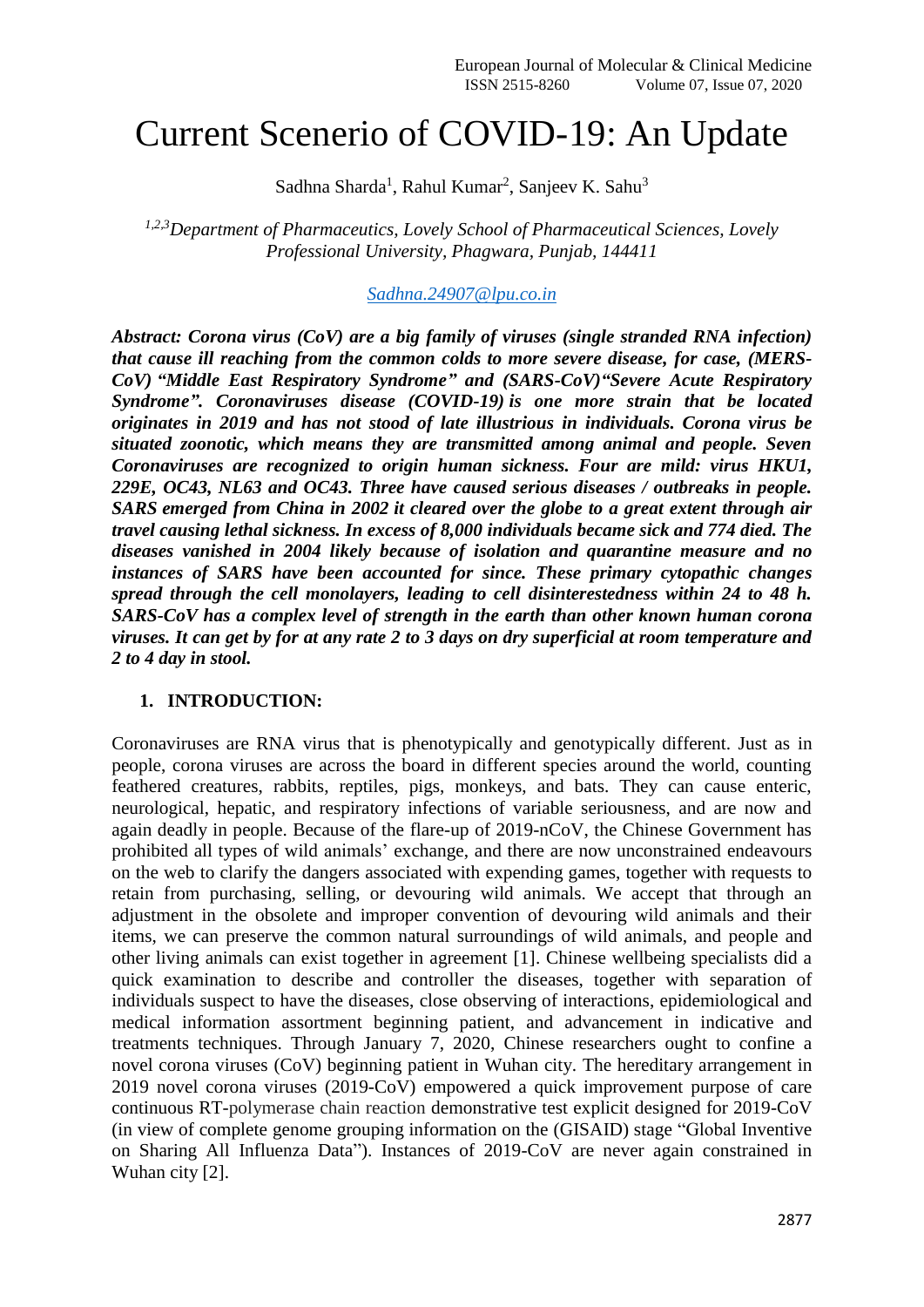# **1. History of COVID-19:**

[Coronavirus disease \(COVID-19\)](https://www.who.int/emergencies/diseases/novel-coronavirus-2019) is a new strain that was discovered in 2019 and has not been previously identified in humans. [1,2]. Corona viruses are zoonotic, meaning they are transmitted between animals and people. [1,2]

|                                                                                                                                                                                                                           | <b>Deaths</b>                                                                                                                                  |
|---------------------------------------------------------------------------------------------------------------------------------------------------------------------------------------------------------------------------|------------------------------------------------------------------------------------------------------------------------------------------------|
| The Plague (the "Black Death")<br>1347-1351<br>Cholera-1830-1851<br><b>FEW</b><br><b>PANDEMICS</b><br><b>IN HISTORY</b><br>Spanish influenza-1918<br>Asian influenza-1957<br>Hong Kong influenza-1968<br>HIV/AIDS-present | At least 75 million (other estimates as<br>high as 200 million)                                                                                |
|                                                                                                                                                                                                                           | Began in India, spread worldwide,<br>killed 150,000 Americans<br>Still affects 3-5 million people and<br>causes nearly 130,000 deaths per year |
|                                                                                                                                                                                                                           | 40-50 million people                                                                                                                           |
|                                                                                                                                                                                                                           | 2 million people                                                                                                                               |
|                                                                                                                                                                                                                           | 1 million people                                                                                                                               |
|                                                                                                                                                                                                                           | At least 60 million infected; 25 million<br>deaths                                                                                             |
|                                                                                                                                                                                                                           | <b>Infectious Disease</b>                                                                                                                      |

- A. Seven corona viruses are known to cause human disease: [1,2,3,4]
- $\div$  4 are mild: viruses 229E, OC43, NL63 and HKU1.
- 3 have caused serious diseases / outbreaks in people.
- B. SARS (severe acute respiratory syndrome) which emerged in late 2002 and disappeared by 2004;
- C. MERS (Middle East respiratory syndrome), which emerged in 2012 and remains in circulation in camels;
- D. COVID-19, which emerged in December 2019 from China and a global effort, is under way to contain its spread. COVID-19 is caused by the corona virus known as SARS-CoV-2.

#### **3. Replication and Pathogenesis of Corona virus Association in Host Factors**

Lim *et al*, 2016, as per intracellular commit parasite, (HCoVs) misuse of the host cells apparatus for their individual replications and feast. Subsequently infections have communications structure the premise of sicknesses, information near their interaction of incredible researcher intrigue. We portray come again at present identified about the cell commitment popular CoV contamination cycle connection; section into the host cell interpretation of the genome replication of replicase-transcriptase and translation of mRNAs; and gathering and sprouting of recently bundled virions. Corona virus disease starts through the connection of S1 area of the thorn (S) protein through its related receptors. This initiative of the conformational transformation in the S2 subunit in S, advancing in combination of viral and plasma cells film. Subsequent the arrival of the cytoplasm to the nucleocapsid, the viral g- Ribonucleic Acid is made an interpretation of concluded ribosomal frameshift to create polyproteins pp1a also pp1ab. Auto proteolytically pp1a and pp1ab are prepared by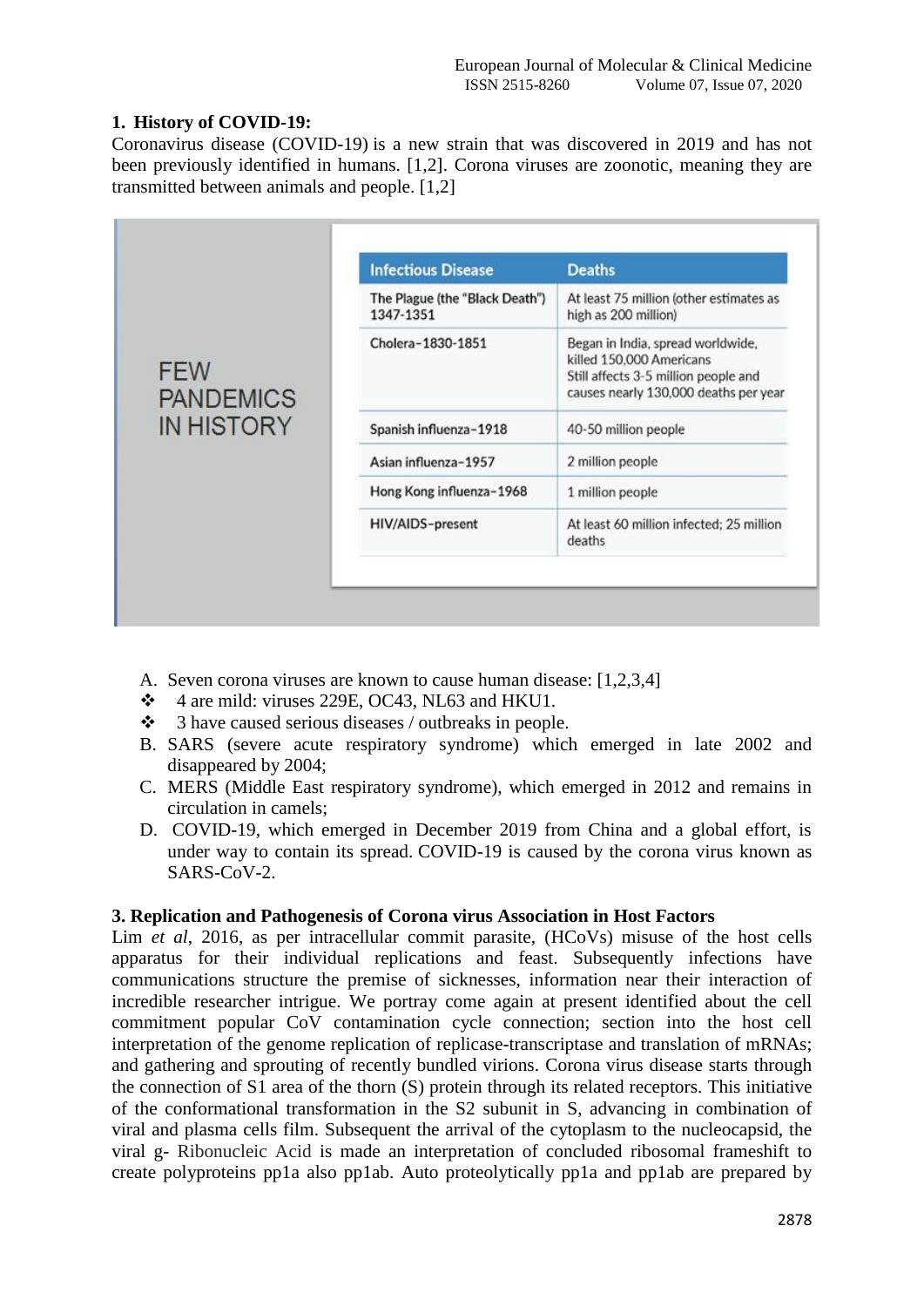virus-related proteases and host to produce sixteen (NSPs) "non- structural proteins" which determination at that point be situated gathered the shape of polymerase- replicase. The polymerase-replicase is associated with the CoV replications, a procedure in which genomic Ribonucleic Acid is repeated also the sub genomic Ribonucleic Acid determination deciphered also meant structural protein [5-8]. The virus-related items created determination amassed in the ER-Golgi intermediate compartment, and outgrowth in plasma to the smooth walls vesicle film to departure by means of exocytosis. The host factors that advance contamination and repress disease are featured in green and red, individually in Figure 1.



 **Figure 1. Corona virus replication cycle.**

# **4. Spread of corona virus:**

Corona viruses disease stands started through the connection on the way to explicit host's cell receptor through the subunit (S) proteins. The host's receptors are a significant determining factor of pathogen, hosts and tissue tropism scope of infection. The proteins S1 and S2 involve 2 area of S protein. The communication among the S1 area and her related receptor generates a conformational alteration in protein S, which at that point advances layer combination among the virus-related and cells film concluded S2 area. Various hosts cell additionally use it individual elements towards limit virus-related section. Utilizing cells principles framework also pseudo type infection, numerous gatherings have recognized a group of [IFITM] "interferon induced transmembrane proteins". While interferon induced transmembrane proteins the method of activity stays tricky, cell-to-cell combination examines performed by some examination bunches propose that interferon induced transmembrane proteins 3 hinders the encompassed infection passage by forestalling combination of the viral envelope with the plasma layer or endosomal films through adjusting the fluidity membrane hosts[3].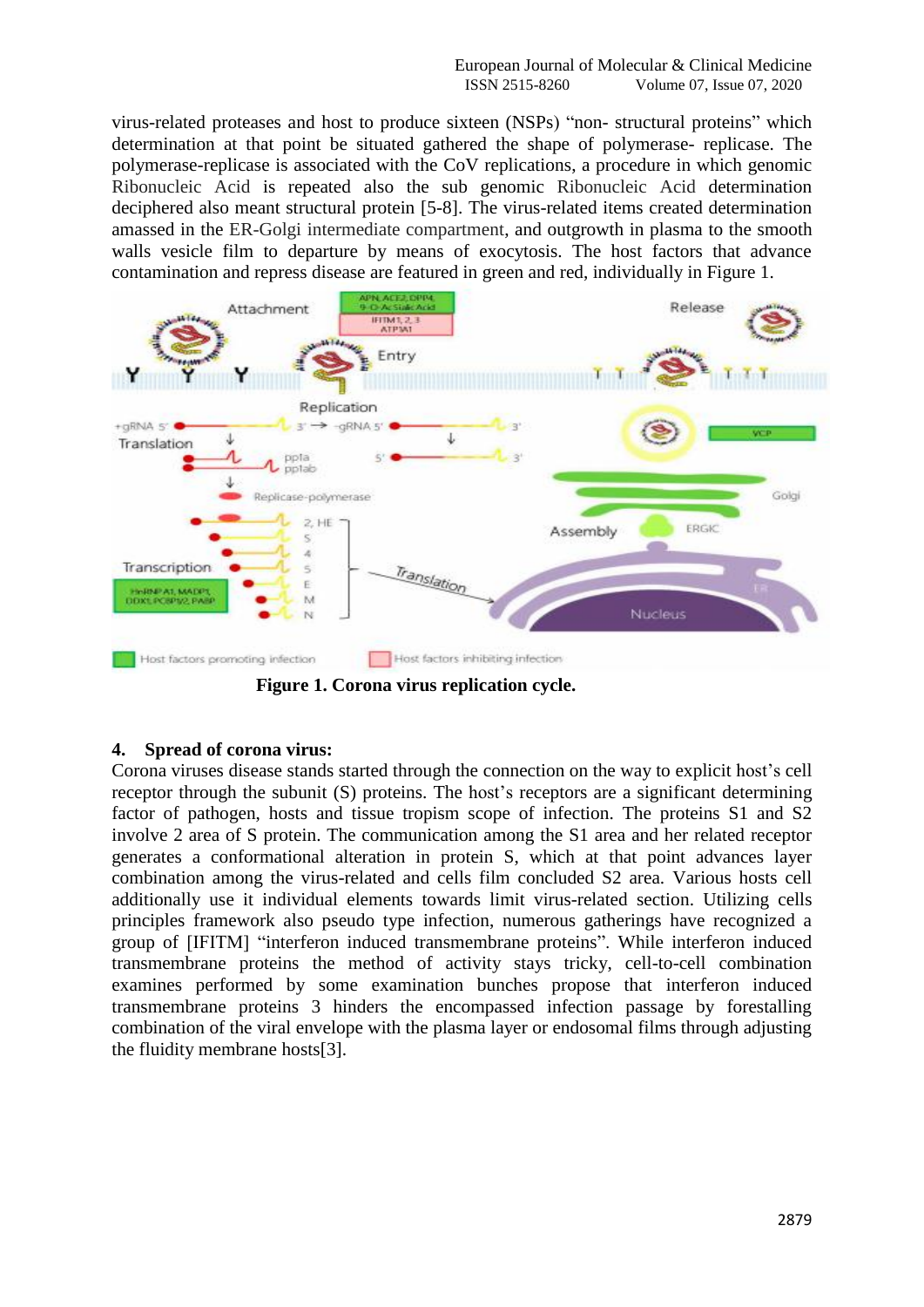

#### **5. Diagnosis of Corona virus:**

Singhal*et al*, 2020, notwithstanding, cases might be asymptomatic or uniform short of an illness. An affirmed event is molecular test speculate with a positive case. Explicit determination is through explicit respiratory tests examples (bronchoalveolar lavage, throat/nasopharyngeal /sputum/endotracheal suction and endotracheal suction). The virus might likewise be distinguished in the stool and blood. It is essential be recollected that the complex polymerase chain reaction boards at present accessible do exclude the CoVs-19. Business examinations are likewise not accessible at current day. Popular a speculate situation in India, a suitable example must be showed to assigned reference in Pune a reference laboratory National Institute of Virology. The pandemic advances, business examinations will open up. Supplementary research facility examinations stand normally vague. The WBC count stands typically ordinary or short. Here might stay a lymphocyte check greater than 1000 remained related to an extreme ailment. The platelet check is generally ordinary or somewhat short. The C-reactive protein and erythrocyte sedimentation rate are commonly raised yet procalcitonin stages stand generally typical. A raised procalcitonin equal may show a bacteriological co-contamination. The aspartate aminotransferase/ alanine aminotransferase, prothrombin period, creatinine, D-dimer, lactate dehydrogenase and creatine phosphokinasemight stay raised also significant stages are related to extreme malady. The chest X-beam (CXR) ordinarily shows two-sided invades yet might be typical in initial sickness. The Computed Tomographyis more delicate also explicit. Computed Tomographyimaging by and large illustrations invades, ground-glass opaquenessalso subsegmental solidification. Likewise, anomalous in asymptomatic patients with no medical proof of minor respiratory tract contribution. Truth be told, irregular CT filters have remained utilized to analyse CoVs-19 in presuming belongings with the negative tests finding; a significant number of these patient had positive sub-microscopic tests on continuous tests. The variance diagnosis incorporates a wide range of a respiratory virusrelated contaminations [cold, parainfluenza, [RSV]"Respiratory syncytial virus", and non-Indian CoVs-19 coronavirus], atypical life forms andbacteriological diseases. It is beyond the realm of imagination to expect to separate COVID-19 from these contaminations clinical or concluded routine laboratory test. In this manner transportable history develops significant. Be that as per it may, as pandemic meals, the movement history will get immaterial [4]. **6. Prevention Corona virus Diseases**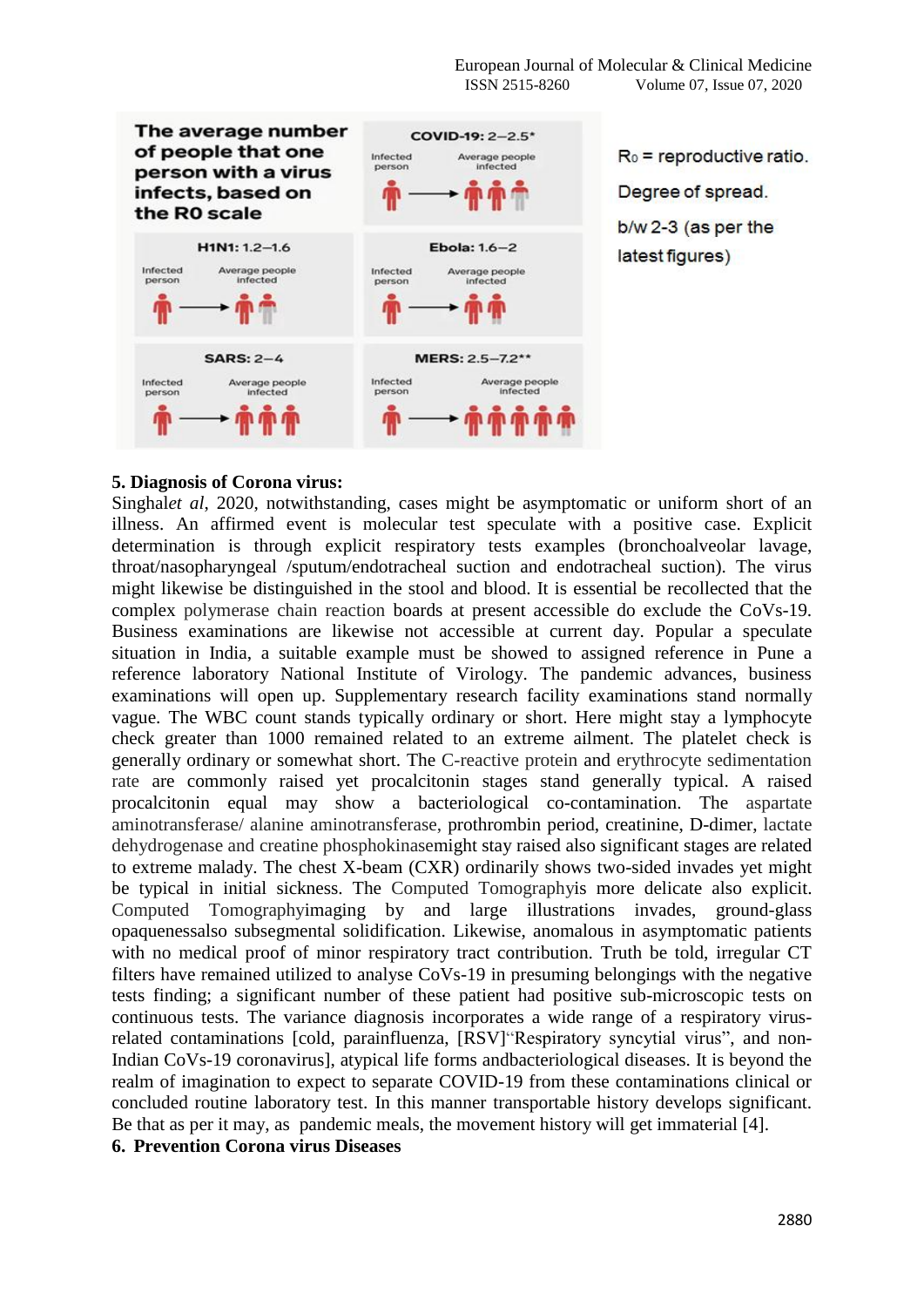Preventive measures are the present system to restrict the spread of cases. Since a pestilence will increment as long as R0 is more noteworthy than 1 (COVID-19 is 2.2), control estimates must concentrate on diminishing the incentive to under 1. Preventive procedures are centred on the disconnection of patients and cautious contamination control, including proper measures to be embraced during the analysis and the arrangement of clinical consideration to a tainted patient [9-10]. For example, bead, contact, and airborne safety measures ought to be embraced during example assortment and sputum acceptance ought to be kept away from. The WHO and different associations have given the accompanying general proposals:

- Maintain a strategic distance from close contact with subjects experiencing intense respiratory diseases.
- Wash your hands as often as possible, particularly after contact with contaminated individuals or their condition.
- Maintain a strategic distance from unprotected contact with homestead or wild creatures.
- Individuals with manifestations of intense aviation route disease should stay away, spread hacks or wheezes with expendable tissues or garments and wash their hands.
- Reinforce, specifically, in crisis medication offices, the utilization of severe cleanliness measures for the counteraction and control of diseases.
- People that are immune compromised ought to maintain a strategic distance from open social occasions [11].

# **7. Treatment and control of Corona virus Diseases**

Jin *et al*, 2020, suspected and affirmed cases should be treated in assigned medical clinics with viable separation and assurance environments. Suspect cases should be dealt with independently in a solitary room, affirmed case are admit to a similar division, and basic case ought to stay admit to Intensive Care Unit (ICU) as quickly as per time permits.

#### **7.1 Treatment plans:**

The patients must rest in beds, presence observed used for imperative symbols (pulse, beat  $O<sub>2</sub>$ ) immersion, breathing rate, circulatory strain) and specified steady treatments toward guarantee adequate vitality admission and equalization for liquid, electrolyte, acidic basic levels and additional inner condition factor (Solid suggestion).

### **7.2 Drug treatment:**

# **Antiviral drug therapy:**

At current, here no proof from Randomized Controlled Trial (RCT) to help explicit medication action against the new corona viruses is suspect or affirmed case. The atomization of α-interferon inward breath can be measured (five million for every period for grown-ups in sterilized infusion water, two times per day) lopinavir and ritonavir orally, 2 containers each period, two times per daytime, can stay additionally thought to be (Weak suggestion).

#### **Antibiotic therapy:**

Keep away from visually impaired or wrong utilization of antibacterial medications, particularly the mix of wide range antibacterial medications. Improvement of bacteriological observation ought to be achieved and instantly specified fitting antiseptic medications after it happens optional bacteriological disease. As indicated by the medical signs of patient, if going with bacteriological contamination can't stay precluded, gentle patients can consume antibacterial medications against network procured pneumonia, for example, fluoroquinolones, amoxicillin, and azithromycin; exact antiseptic treatment in serious patient must covers every single imaginable pathogen, de-escalating treatment until the pathogenic microscopic organisms are explained.

# **7.3 Corticosteroid drug treatment:**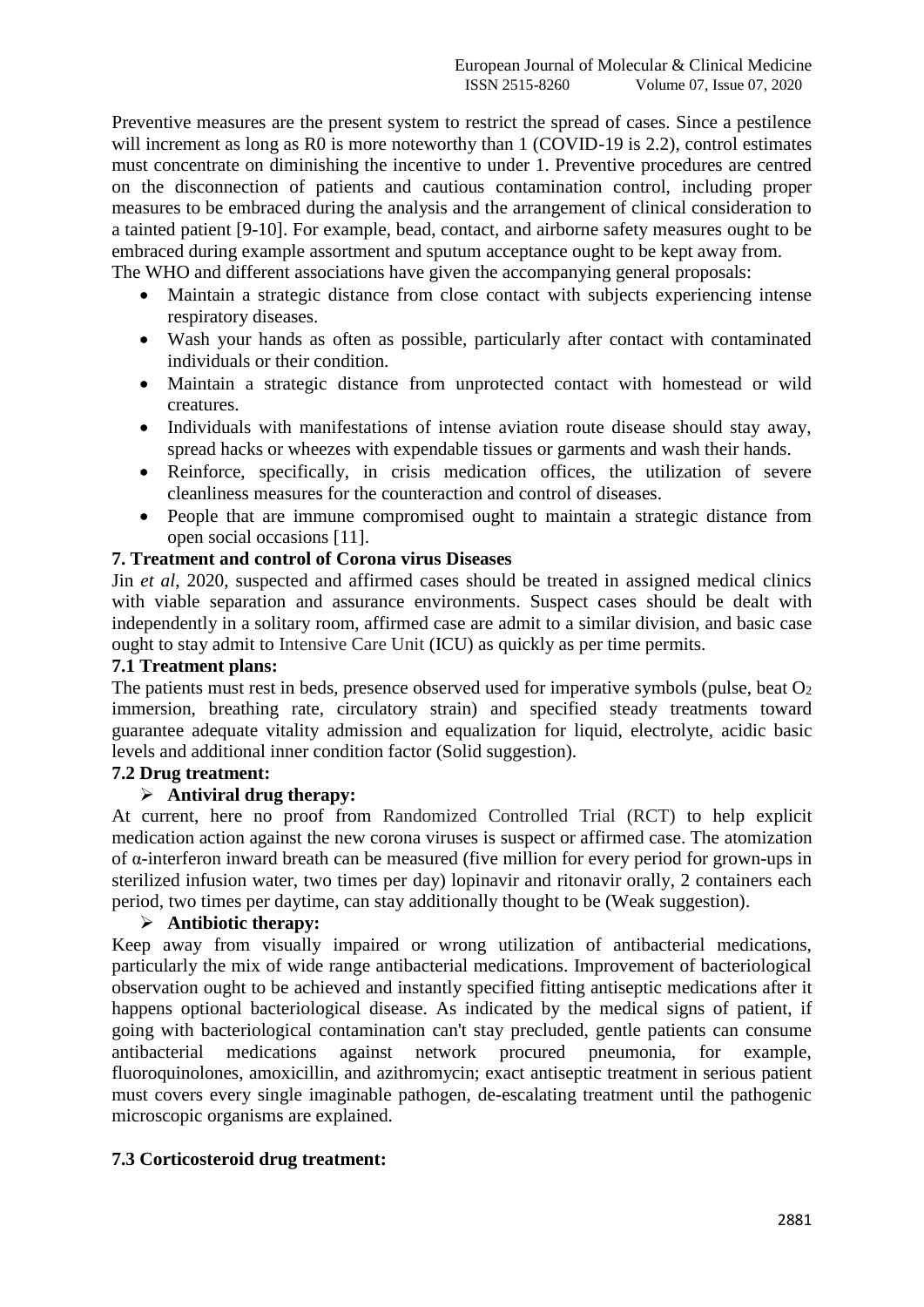Utilization of corticosteroid aimed at extreme Acute Respiratory Distress Syndromeis questionable; in this way, the fundamental utilization of glucocorticoids should be wary. Methylprednisolone can be utilized as suitable for patients with fast infection movement or serious ailment. As indicated by the seriousness of the infection, methylprednisolone 40 to 80 mg each day can be measured, also the complete day by day portion ought not surpass 2 mg/kg (Weak proposal)[12-13].

**8. Conclusion:-** COVID-19 can result in mild to severe disease, including hospitalization, and death, especially among older adults. Causes Acute Respiratory Distress Syndrome (ARDS). Take actions, such as **social distancing**, to help slow the spread of COVID-19 and protect older adults from severe illness.

## **REFERENCE:**

- [1] 1. Li J, Li J (Justin), Xie X, Cai X, Huang J, Tian X, et al. Game consumption and the 2019 novel coronavirus. Lancet Infect Dis [Internet]. 2020;20(3):275–6. Available from: http://dx.doi.org/10.1016/S1473-3099(20)30063-3
- [2] 2. Wang C, Horby PW, Hayden FG, Gao GF (2020). A novel coronavirus outbreak of global health concern. Lancet, 395(10223):470–3.
- [3] 3. Lim Y, Ng Y, Tam J, Liu D (2016). Human Coronaviruses: A Review of Virus–Host Interactions. Diseases, 4(4):26.
- [4] 4. Singhal T (2020). A Review of Coronavirus Disease-2019 (COVID-19). Indian J Pediatr, 87(April):281–6.
- [5] 5. Holt, N. R., Neumann, J. T., McNeil, J. J., Cheng, A. C., Unit, H. E., & Prahan, V. (2020). Implications of COVID-19 in an ageing population. *The Medical Journal of Australia*, 1.
- [6] 6. Yadav, R., & Singh, K. (2020). AN EPIDEMIC MODEL TO PREDICT THE EFFECT OF INFECTION ON POPULATION OF INDIA BY COVID-19 CORONA VIRUS. *Plant Archives*, *20*(2), 1561-1564.
- [7] 7. Majumdar, A. D., Soni, V. M., & Munjal, N. (2020). Ayurveda and Yoga: An Immunity Booster at the Time of COVID-19 Pandemic. *International Journal of Research in Engineering, Science and Management*, *3*(6).
- [8] 8. Mani, S., & Mishra, M. (2020). Non-monetary levers to enhance employee engagement in organizations–"GREAT" model of motivation during the Covid-19 crisis. *Strategic HR Review*.
- [9] 9. Cascella M, Rajnik M, Cuomo A, Dulebohn SC, Di Napoli R. Features (2020), Evaluation and Treatment Coronavirus (COVID-19). InStatPearls [Internet]. StatPearls Publishing.
- [10] 10. Jin YH, Cai L, Cheng ZS, Cheng H, Deng T, Fan YP, et al. (2020). A rapid advice guideline for the diagnosis and treatment of 2019 novel coronavirus (2019 nCoV) infected pneumonia (standard version). Mil Med Res, 7(1):1–23.
- [11] 11 Saggu, S., Sakeran, M. I., Zidan, N., Tousson, E., Mohan, A., & Rehman, H. (2014). Ameliorating effect of chicory (Chichorium intybus L.) fruit extract against 4-